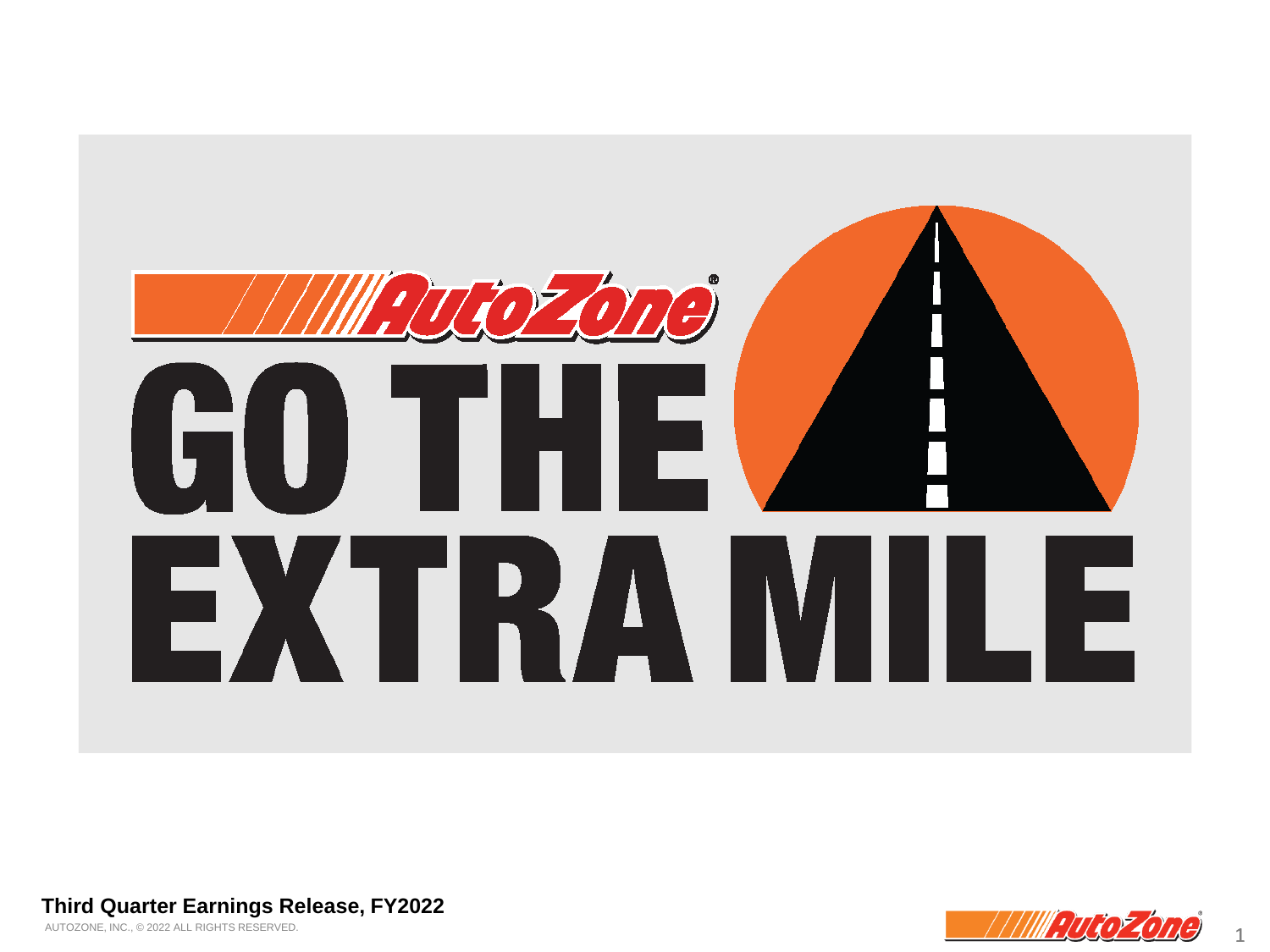### **Forward-Looking Statements**

Certain statements contained in this presentation constitute forward-looking statements that are subject to the safe harbor provisions of the Private Securities Litigation Reform Act of 1995. Forward-looking statements typically use words such as "believe," "anticipate," "should," "intend," "plan," "will," "expect," "estimate," "project," "positioned," "strategy," "seek," "may," "could," and similar expressions. These are based on assumptions and assessments made by our management in light of experience and perception of historical trends, current conditions, expected future developments and other factors that we believe to be appropriate. These forward-looking statements are subject to a number of risks and uncertainties, including without limitation: product demand, due to changes in fuel prices, miles driven or otherwise; energy prices; weather; competition; credit market conditions; cash flows; access to available and feasible financing; future stock repurchases; the impact of recessionary conditions; consumer debt levels; changes in laws or regulations; risks associated with self-insurance; war and the prospect of war, including terrorist activity; the impact of public health issues, such as the ongoing global coronavirus pandemic; inflation; the ability to hire, train and retain qualified employees; construction delays; the compromising of confidentiality, availability or integrity of information, including due to cyber-attacks; historic growth rate sustainability; downgrade of our credit ratings; damage to our reputation; challenges in international markets; failure or interruption of our information technology systems; origin and raw material costs of suppliers; inventory availability; disruption in our supply chain; impact of tariffs; anticipated impact of new accounting standards; and business interruptions. Certain of these risks and uncertainties are discussed in more detail in the "Risk Factors" section contained in Item 1A under Part 1 of our Annual Report on Form 10-K for the year ended August 28, 2021, and these Risk Factors should be read carefully. Forward-looking statements are not guarantees of future performance, actual results, developments and business decisions may differ from those contemplated by such forward-looking statements, and events described above and in the "Risk Factors" could materially and adversely affect our business. However, it should be understood that it is not possible to identify or predict all such risks and other factors that could affect these forward-looking statements. Forward-looking statements speak only as of the date made. Except as required by applicable law, we undertake no obligation to update publicly any forward-looking statements, whether as a result of new information, future events or otherwise.

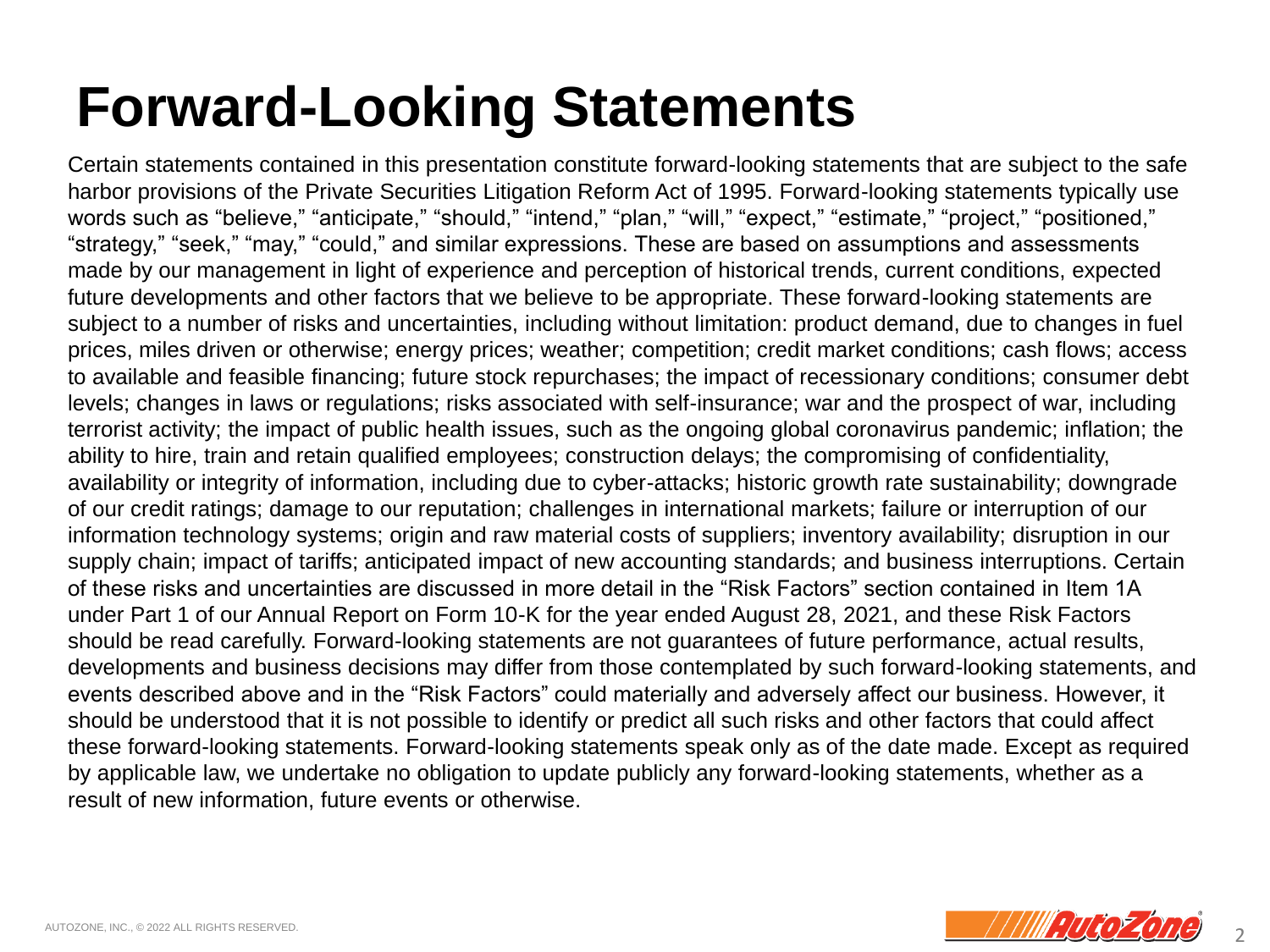

### **Third Quarter Fiscal 2022 Conference Call**

*May 24, 2022*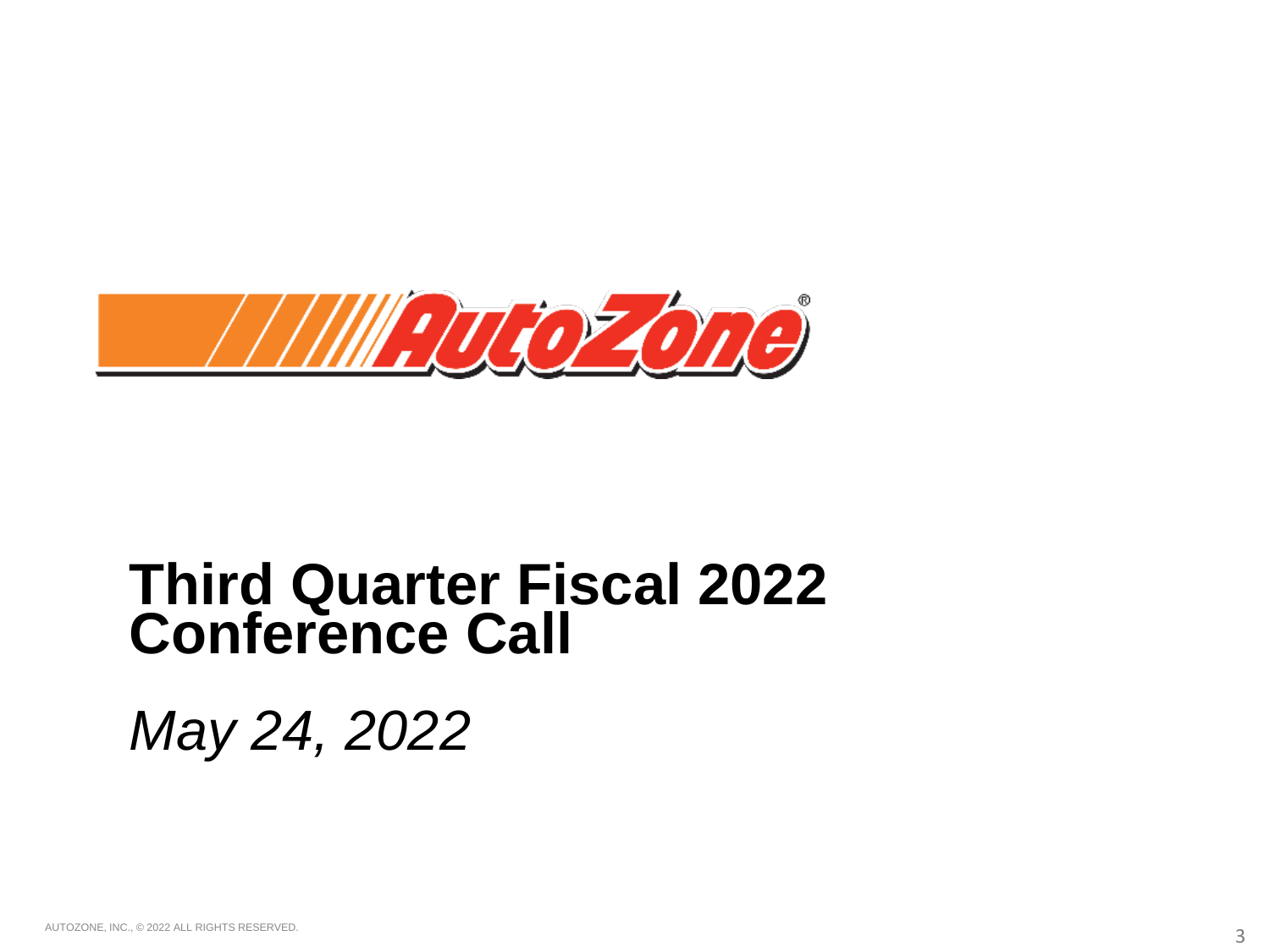# **An AutoZoner Always...**<br>PUTS CUSTOMERS FIRST<br>Exceed your customers' expectations by providing WOW!<br>Customer Service and going the Extra Mile Understand you CARES ABOUT PEOPLE<br>Treat people with dignity and respect. Recognize great work<br>and provide frequent feedback. Demonstrate concern for

AutoZoners always put customers first! We know our parts and products. Our stores look great! We've got the best merchandise at the right price.



**Customer Service and going the Extra Mile. Understand your** customers' needs and solve their problems. Treat each customer as your only customer.

and provide frequent feedback. Demonstrate concern for<br>others and your community. Create a safe environment.<br>Own your development and help develop others.

### STRIVES FOR EXCEPTIONAL PERFORMANCE<br>Be accountable and honor your commitments. Act in a manner

of the highest legal and ethical standards. Use resources wisely and promote a culture of thrift. Take strong initiative, act quickly and do the job right the first time.

### **ENERGIZES OTHERS**

Share your passion for the business. Generate enthusiasm, motivate others and promote innovation. Listen and assume positive intent in others.

### **EMBRACES DIVERSITY**

Welcome each individual's heritage, differences and unique qualities. Build teams with diverse thoughts, skills, knowledge and backgrounds. Value the ideas and opinions of others.

### **HELPS TEAMS SUCCEED**

Actively contribute to team goals and seek opportunities to lead. Be a reliable and supportive team member. Strive for accurate and clear communication. Place team goals over personal goals.

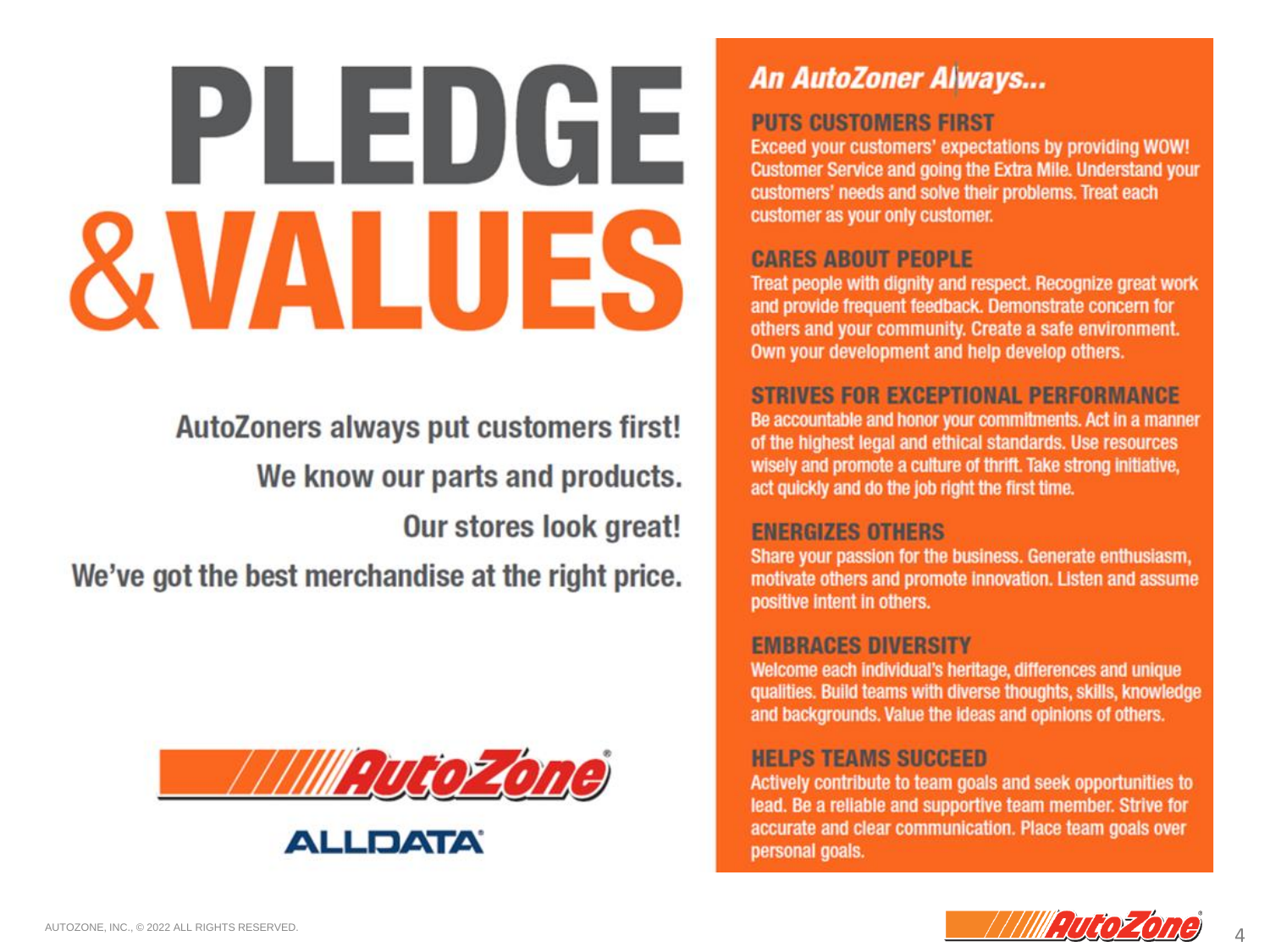# **Third Quarter FY 2022 P&L**

| in millions (excluding EPS and percentages) | <b>12 Weeks Ended</b><br>May 7, 2022 |       | <b>12 Weeks Ended</b><br>May 8, 2021 |       | B/(W)     |
|---------------------------------------------|--------------------------------------|-------|--------------------------------------|-------|-----------|
| <b>Net Sales</b>                            | \$                                   | 3,865 | \$                                   | 3,651 | 5.9%      |
| <b>Gross Margin</b>                         |                                      | 51.9% |                                      | 52.5% | (54 bps)  |
| <b>Operating Expense Ratio</b>              |                                      | 31.6% |                                      | 30.4% | (114 bps) |
| <b>Operating Profit (EBIT)</b>              | \$                                   | 786   | \$                                   | 804   | $(2.2\%)$ |
| <b>Operating (EBIT) Margin</b>              |                                      | 20.3% |                                      | 22.0% | (168 bps) |
| <b>Interest</b>                             | \$                                   | 41.9  | \$                                   | 45.0  | 7.0%      |
| <b>Tax Rate</b>                             |                                      | 20.3% |                                      | 21.4% | $107$ bps |
| <b>Net Income</b>                           | \$                                   | 593   | \$                                   | 596   | $(0.6\%)$ |
| <b>Diluted Shares</b>                       |                                      | 20.4  |                                      | 22.5  | 9.3%      |
| <b>Diluted EPS</b>                          | \$                                   | 29.03 | \$                                   | 26.48 | 9.6%      |

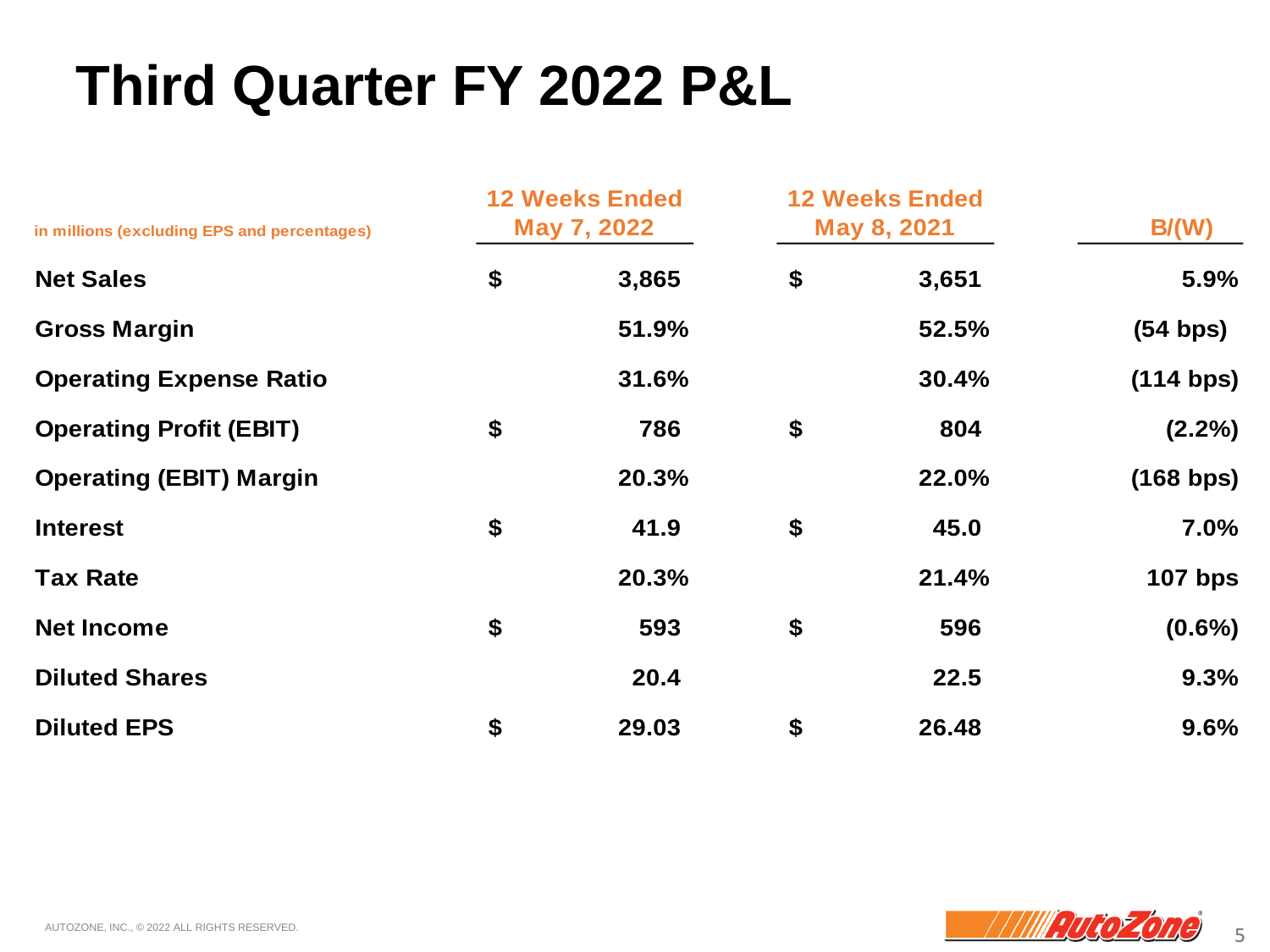### **YTD Third Quarter FY 2022 P&L**

| in millions (excluding EPS and percentages) | <b>36 Weeks Ended</b><br>May 7, 2022 |        | <b>36 Weeks Ended</b><br>May 8, 2021 |       | B/(W)      |
|---------------------------------------------|--------------------------------------|--------|--------------------------------------|-------|------------|
| <b>Net Sales</b>                            | \$                                   | 10,904 | \$                                   | 9,716 | 12.2%      |
| <b>Gross Margin</b>                         |                                      | 52.4%  |                                      | 53.0% | $(58$ bps) |
| <b>Operating Expense Ratio</b>              |                                      | 32.6%  |                                      | 33.4% | 89 bps     |
| <b>Operating Profit (EBIT)</b>              | \$                                   | 2,167  | \$                                   | 1,900 | 14.0%      |
| <b>Operating (EBIT) Margin</b>              |                                      | 19.9%  |                                      | 19.6% | 31 bps     |
| <b>Interest</b>                             | \$                                   | 127.6  | \$                                   | 137.2 | 7.0%       |
| <b>Tax Rate</b>                             |                                      | 20.6%  |                                      | 21.5% | 90 bps     |
| <b>Net Income</b>                           | \$                                   | 1,620  | \$                                   | 1,385 | 17.0%      |
| <b>Diluted Shares</b>                       |                                      | 21.1   |                                      | 23.2  | 9.0%       |
| <b>Diluted EPS</b>                          | \$                                   | 76.90  | \$                                   | 59.80 | 28.6%      |

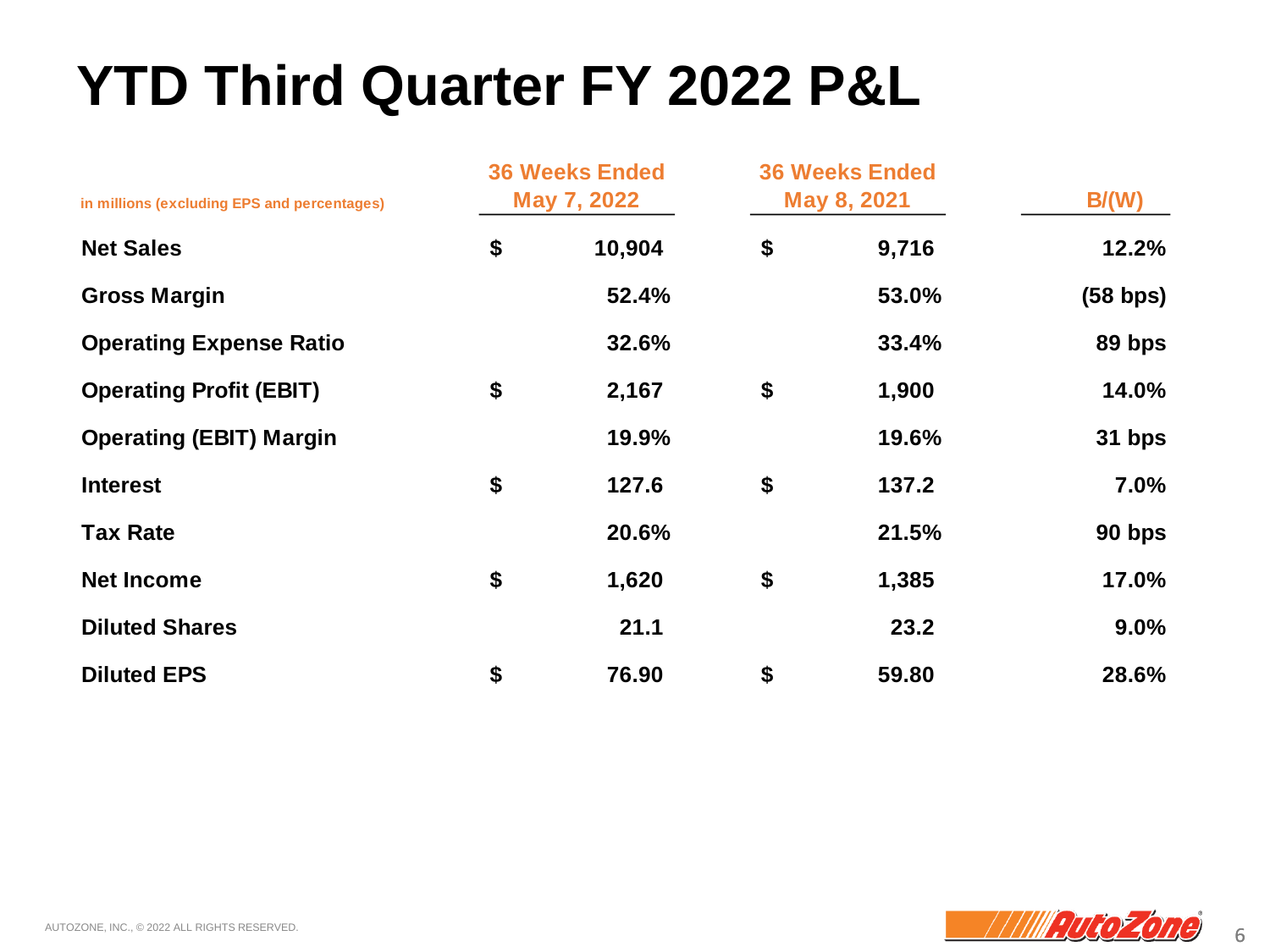### **Growth Priorities**

- **U.S. Retail (DIY)**
- Commercial (DIFM)
- International

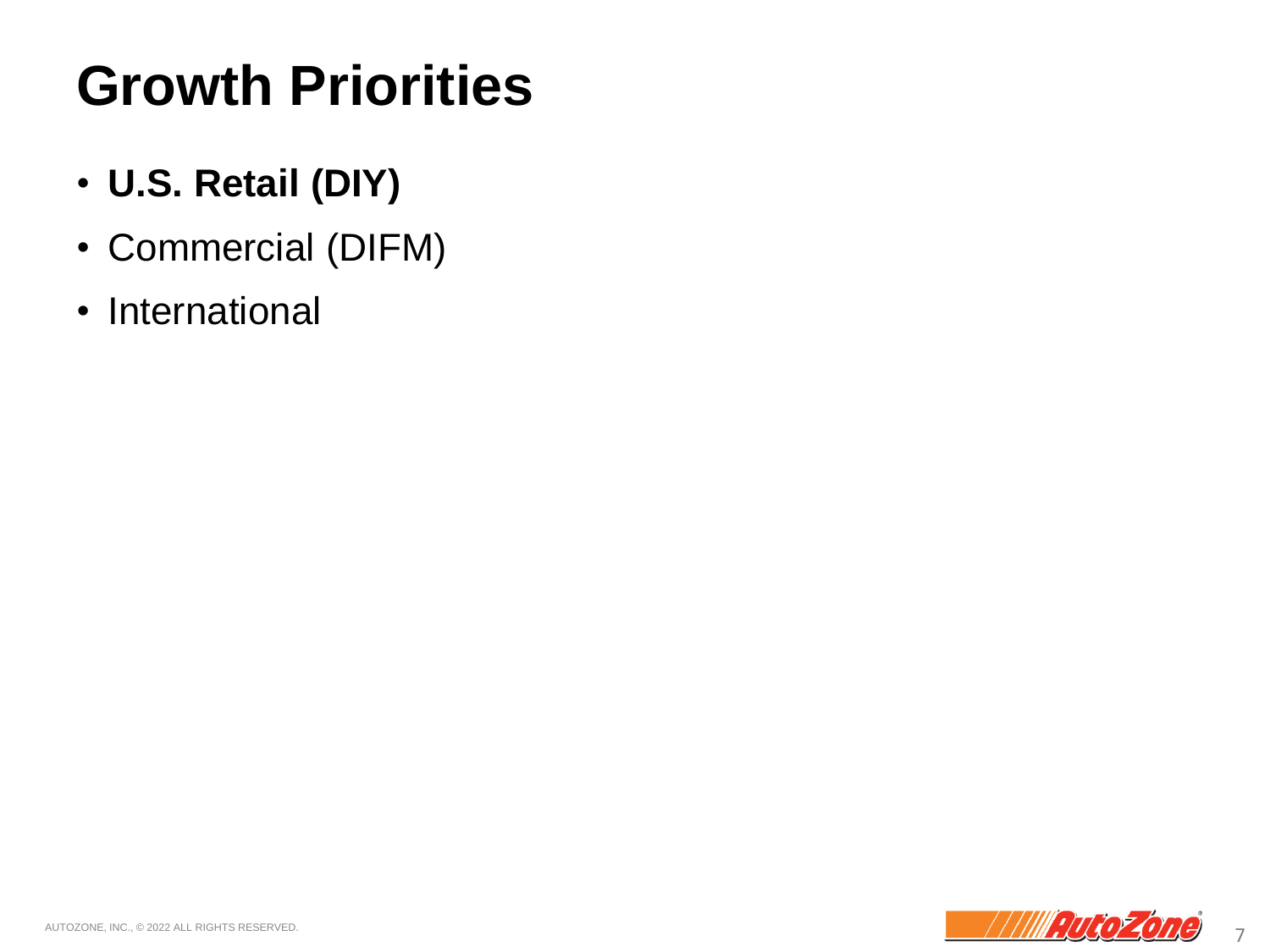## **New Store Highlights**

|                                 | <b>12 Weeks Ended</b>     | <b>12 Weeks Ended</b> | <b>36 Weeks Ended</b> | <b>36 Weeks Ended</b> |
|---------------------------------|---------------------------|-----------------------|-----------------------|-----------------------|
|                                 | May 7, 2022               | May 8, 2021           | May 7, 2022           | May 8, 2021           |
| Domestic:                       |                           |                       |                       |                       |
| Beginning stores                | 6,091                     | 5,951                 | 6,051                 | 5,885                 |
| Stores opened                   | 24                        | 25                    | 65                    | 91                    |
| Stores closed                   |                           | (1)                   | (1)                   | (1)                   |
| Ending domestic stores          | 6,115                     | 5,975                 | 6,115                 | 5,975                 |
| Relocated stores                | 4                         | 6                     | 8                     | 11                    |
| Stores with commercial programs | 5,276                     | 5,107                 | 5,276                 | 5,107                 |
| Square footage (in thousands)   | 40,230                    | 39,175                | 40,230                | 39,175                |
| Mexico:                         |                           |                       |                       |                       |
| Beginning stores                | 669                       | 628                   | 664                   | 621                   |
| Stores opened                   | 4                         |                       | 9                     | 14                    |
| <b>Ending Mexico stores</b>     | 673                       | 635                   | 673                   | 635                   |
| <b>Brazil:</b>                  |                           |                       |                       |                       |
| Beginning stores                | 55                        | 46                    | 52                    | 43                    |
| Stores opened                   | $\ensuremath{\mathsf{3}}$ |                       | 6                     | 4                     |
| <b>Ending Brazil stores</b>     | 58                        | 47                    | 58                    | 47                    |
| Total:                          | 6,846                     | 6,657                 | 6,846                 | 6,657                 |
| Square footage (in thousands)   | 45,680                    | 44,253                | 45,680                | 44,253                |
| Square footage per store        | 6,673                     | 6,648                 | 6,673                 | 6,648                 |

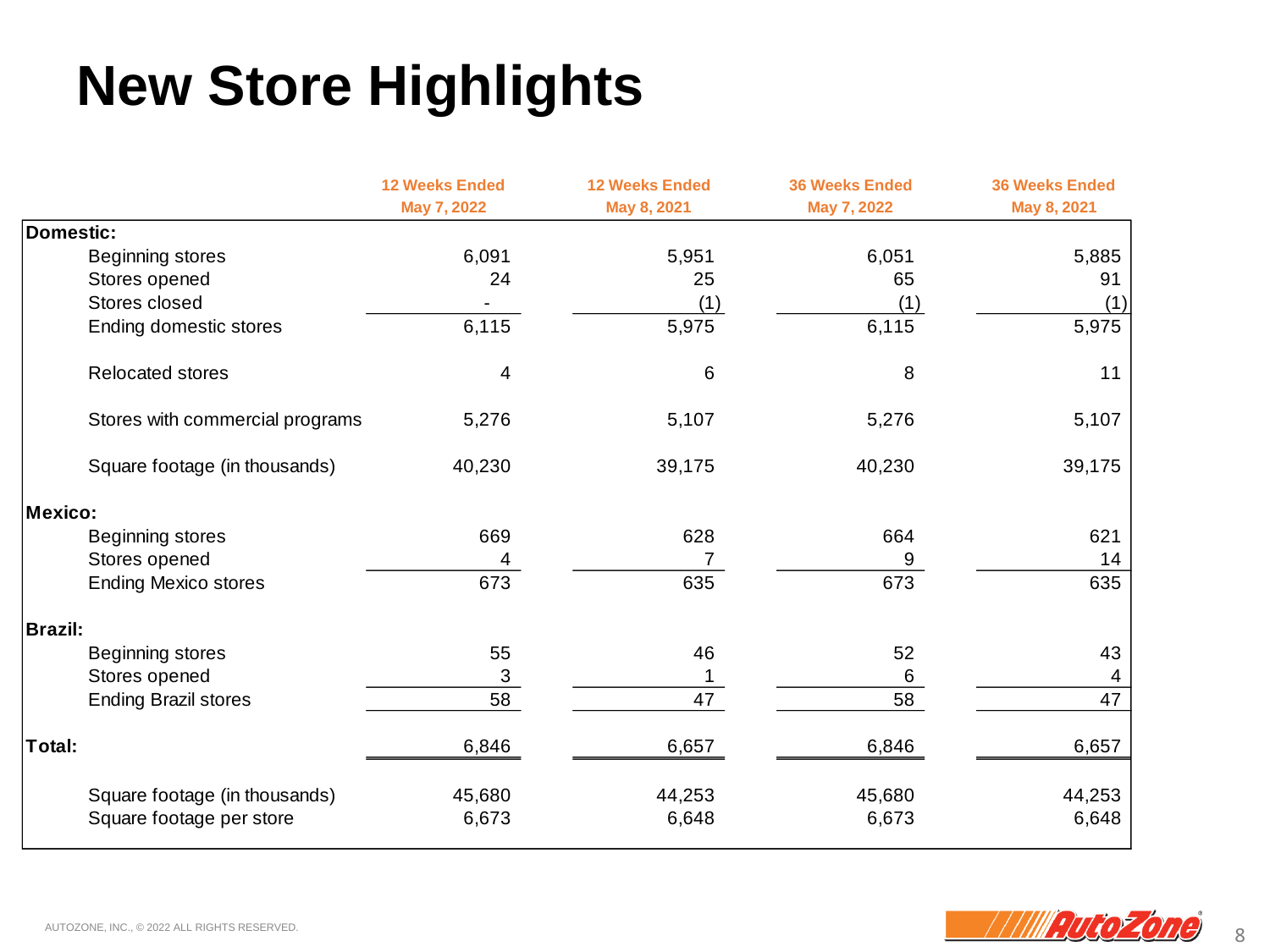### **Growth Priorities**

- U.S. Retail (DIY)
- **Commercial (DIFM)**
- International

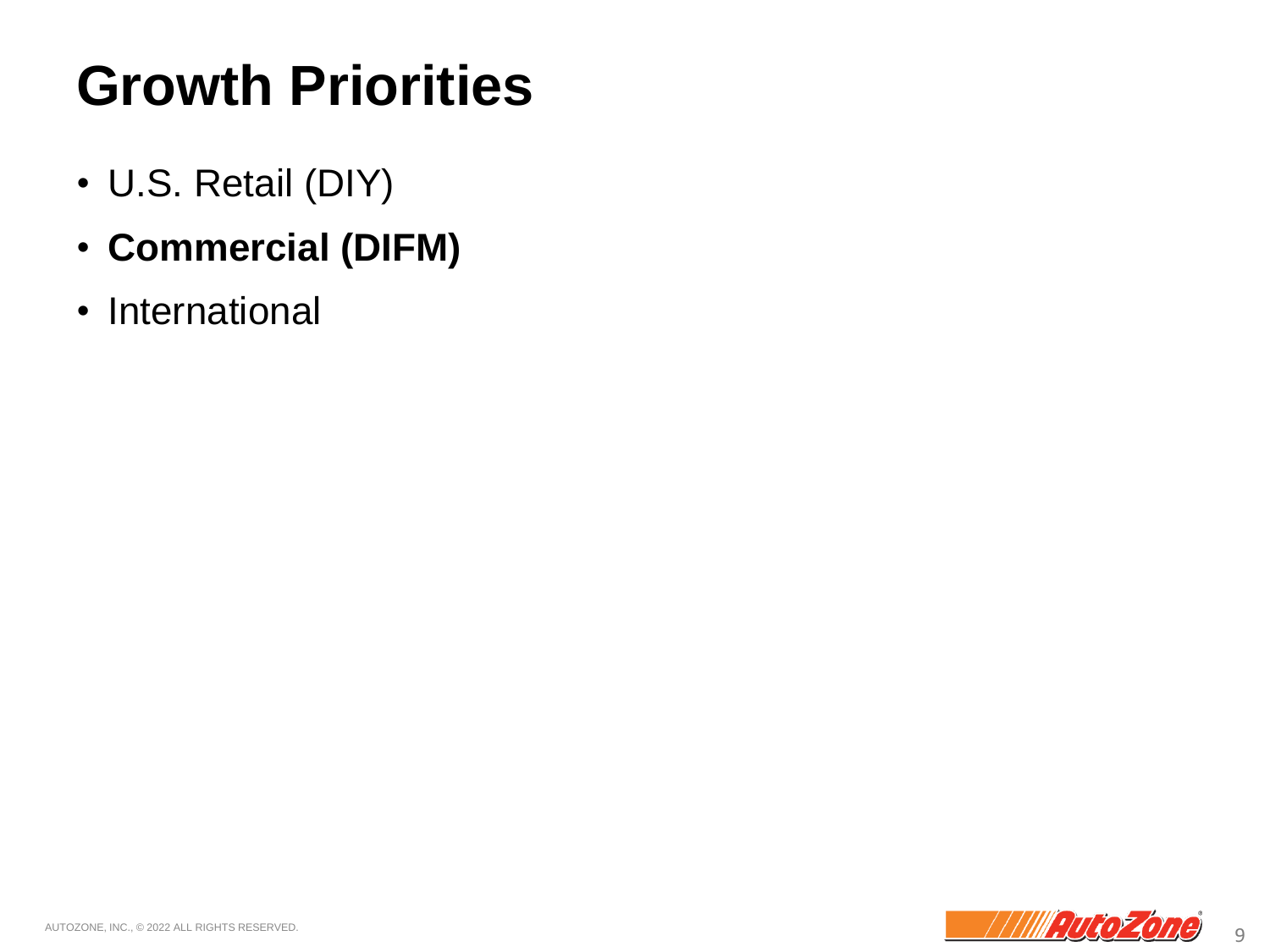### **Third Quarter Commercial Highlights**

|                                                   | # of              |                         |
|---------------------------------------------------|-------------------|-------------------------|
|                                                   | <b>Commercial</b> |                         |
|                                                   | <b>Programs</b>   |                         |
| <b>Total Domestic Commercial Programs</b>         | 5,276             |                         |
| % increase in programs vs. LY                     | 3.3%              |                         |
| <b>Domestic Stores with Commercial</b>            |                   |                         |
| <b>Programs</b>                                   | 86%               |                         |
|                                                   | 3rd               |                         |
|                                                   | Quarter           | <b>Trailing 4 Qtrs</b>  |
| <b>Domestic Commercial Sales</b><br>(\$ millions) | \$1,044.3         | \$3,970.7               |
| % increase in sales                               | 26.0%             | 26.5%                   |
|                                                   | 3rd               |                         |
|                                                   | Quarter           | <b>Trailing 4 Qtrs*</b> |
| Domestic Avg Wkly \$/Program<br>(\$ thousands)    | \$16.6            | \$14.7                  |
| % increase                                        | 23.0%             | 22.5%                   |

**\*Two Point Average for Programs Open**

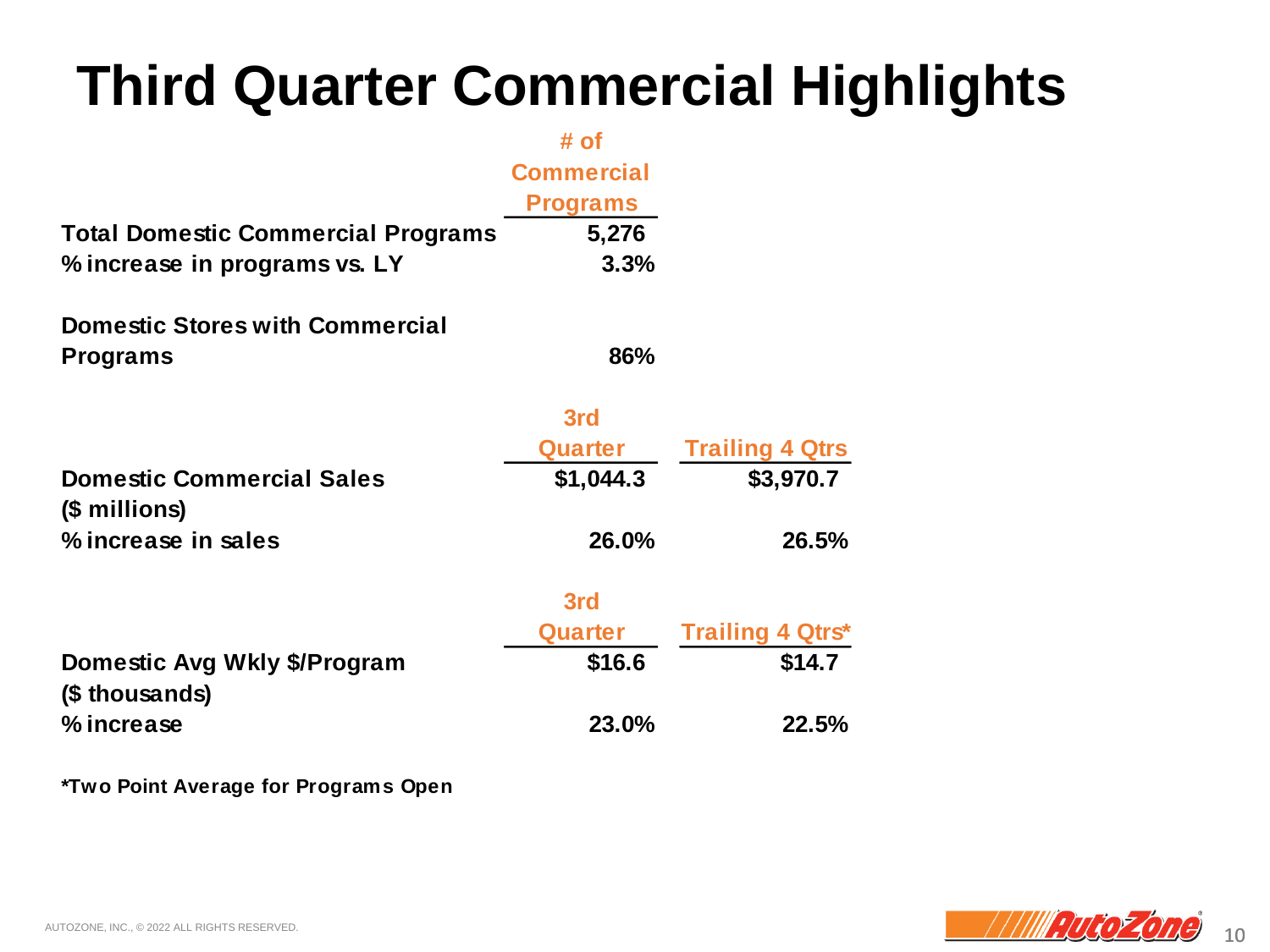### **Balance Sheet Highlights**

| (\$ in Millions, except per store amounts are in thousands) | As of<br>May 7, 2022 |          | As of<br>May 8, 2021 |          | H/(L)  |
|-------------------------------------------------------------|----------------------|----------|----------------------|----------|--------|
| <b>Inventory</b>                                            | \$                   | 5,313    | \$                   | 4,665    | 13.9%  |
| Inventory/store                                             | \$                   | 776      | \$                   | 701      | 10.7%  |
| Inventory, net of payables                                  | \$                   | (1,480)  | \$                   | (1, 113) | 33.0%  |
| Inv., net of payables/store                                 | \$                   | (216)    | \$                   | (167)    | 29.3%  |
| <b>Inventory turns</b>                                      |                      | 1.5x     |                      | 1.5x     |        |
| <b>Working capital</b>                                      | \$                   | (1,809)  | \$                   | (789)    | 129.4% |
| Property and equipment, net                                 | \$                   | 4,972    | \$                   | 4,683    | 6.2%   |
| <b>Debt</b>                                                 | \$                   | 6,057    | \$                   | 5,268    | 15.0%  |
| <b>Stockholders' Deficit</b>                                | \$                   | (3, 387) | \$                   | (1,763)  | 92.1%  |

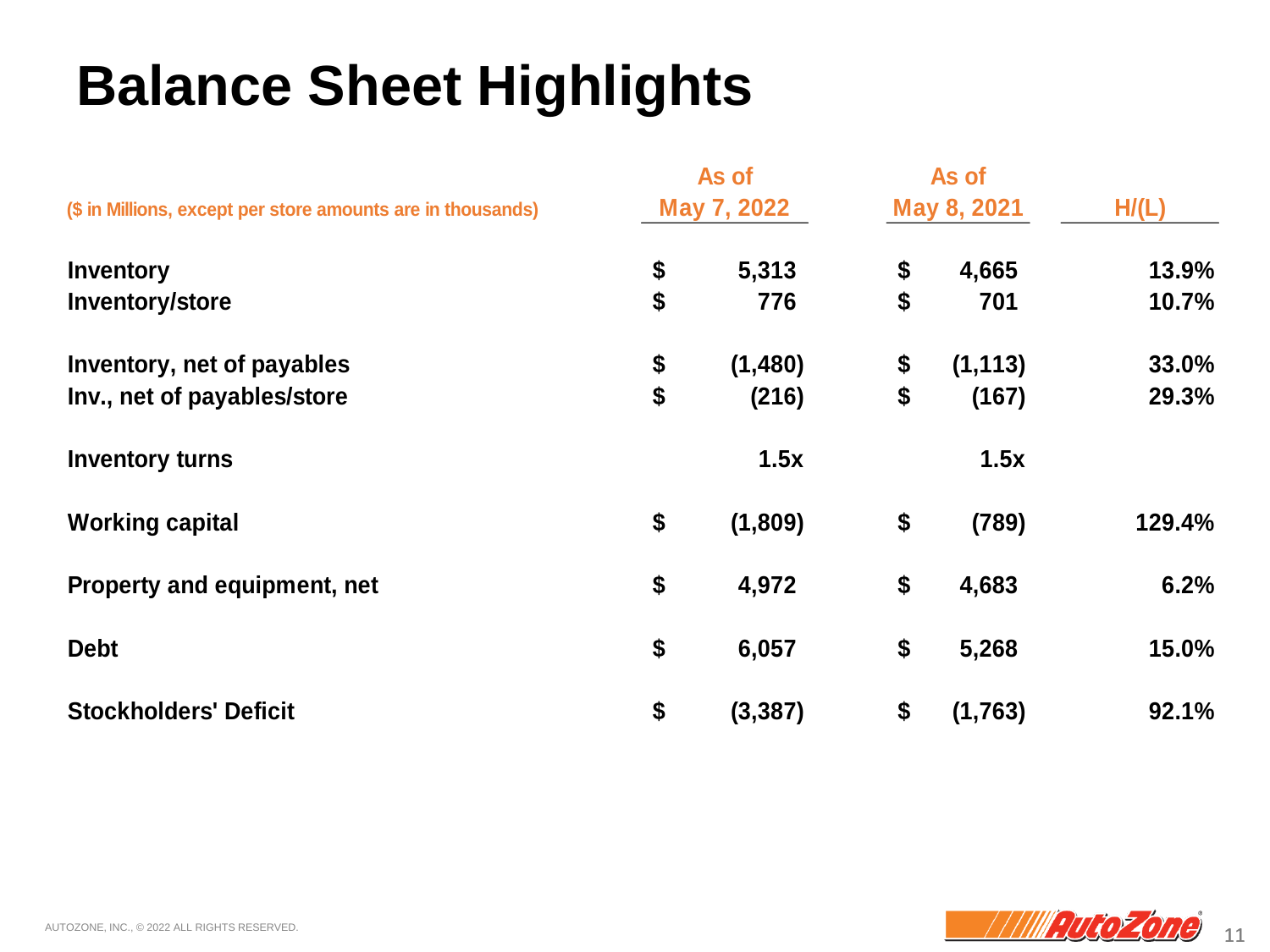# **Building Shareholder Value**

- $\checkmark$  Live the Pledge
- $\checkmark$  Consistent, steady EPS growth
- $\checkmark$  Powerful Free Cashflow generation
- $\checkmark$  Disciplined Capital Allocation
	- Drive growth
	- Excess cash returned to shareholders
- $\checkmark$  Accelerate growth in Commercial and DIY
	- Hubs & Mega-hubs expansion
	- Improved assortment & coverage
	- "Best merchandise at the right price"
	- Leverage technology to improve the customer experience
	- International expansion
- $\checkmark$  Relentless focus on execution